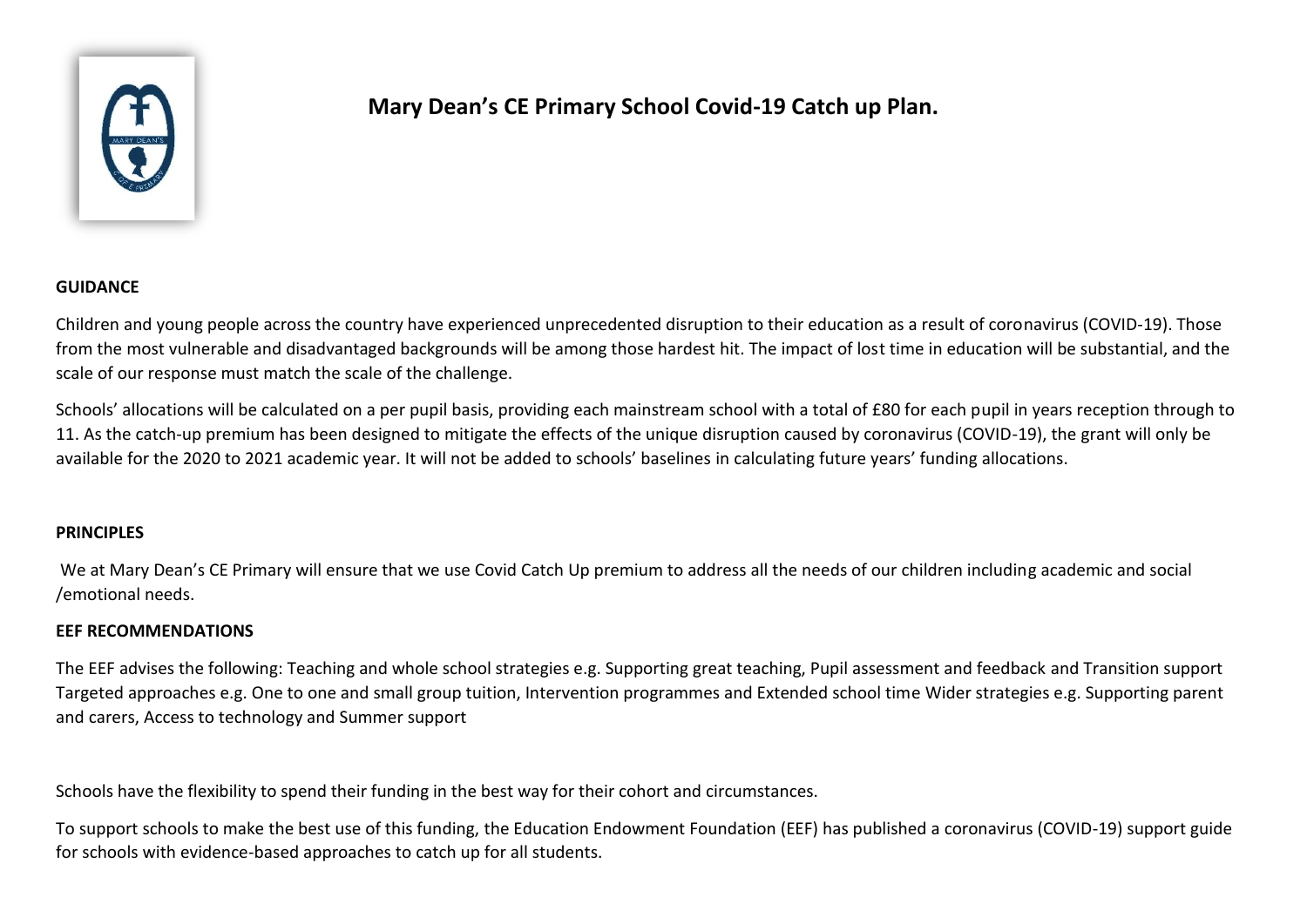Schools should use this document to help them direct their additional funding in the most effective way.

## **PROVISION**

In 2020/21 the total Catch Up Premium is £24,560 (307 pupils)

The school's Governors and Head Teacher will target this allocation towards the following provision:

| Area of focus                                                                                                               | Contribution  | Intervention                                                                                                                                                                                                                                                                                                                                                                                                                                                                                                                                                                                                                                                                                                                                                                                                                                                                                    | <b>Impact measures</b>                                                                                                                                                                            | End of   |
|-----------------------------------------------------------------------------------------------------------------------------|---------------|-------------------------------------------------------------------------------------------------------------------------------------------------------------------------------------------------------------------------------------------------------------------------------------------------------------------------------------------------------------------------------------------------------------------------------------------------------------------------------------------------------------------------------------------------------------------------------------------------------------------------------------------------------------------------------------------------------------------------------------------------------------------------------------------------------------------------------------------------------------------------------------------------|---------------------------------------------------------------------------------------------------------------------------------------------------------------------------------------------------|----------|
|                                                                                                                             | from catch-   |                                                                                                                                                                                                                                                                                                                                                                                                                                                                                                                                                                                                                                                                                                                                                                                                                                                                                                 |                                                                                                                                                                                                   | year     |
|                                                                                                                             | up premium    |                                                                                                                                                                                                                                                                                                                                                                                                                                                                                                                                                                                                                                                                                                                                                                                                                                                                                                 |                                                                                                                                                                                                   | outcomes |
| Children's emotional health<br>and well-being<br>Natural anxiety on return to<br>school for those who have<br>been at home. | £3,000        | All staff to have an acute awareness of the issues surrounding<br>all families.<br>Designated teachers and leaders to keep communication lines<br>open with families and to check in regularly during any period<br>of isolating or lockdown.<br>All vulnerable children to be accounted for.<br>Those who receive additional support to continue to access<br>this remotely if another lockdown presents itself.<br>All children will need opportunities to talk and explore their<br>feelings in a safe and secure environment.<br>Additional PSHE curriculum resources to support children in<br>discussion and activity.<br>Further groups for building friendship groups and social skills<br>following long periods of lockdown.<br>Additional Lego groups and resources.<br>Use of the grounds and outdoor classroom to develop the<br>sense of belonging and well-being when at school. | Good knowledge of<br>families and potential<br>stressors<br>Children feel safe to be in<br>school<br>Children can share their<br>thoughts and feelings<br>Grounds and facilities are<br>well-used |          |
|                                                                                                                             |               | Additional breaks during the day to support mental health.                                                                                                                                                                                                                                                                                                                                                                                                                                                                                                                                                                                                                                                                                                                                                                                                                                      |                                                                                                                                                                                                   |          |
| Quality first teaching for all                                                                                              |               | Children are in mixed age and ability groups across the school                                                                                                                                                                                                                                                                                                                                                                                                                                                                                                                                                                                                                                                                                                                                                                                                                                  | End of year results                                                                                                                                                                               |          |
| children                                                                                                                    |               | Time spent by classroom staff getting to know children and                                                                                                                                                                                                                                                                                                                                                                                                                                                                                                                                                                                                                                                                                                                                                                                                                                      | Progress meetings                                                                                                                                                                                 |          |
|                                                                                                                             | School budget | finding their strengths and areas for development.                                                                                                                                                                                                                                                                                                                                                                                                                                                                                                                                                                                                                                                                                                                                                                                                                                              |                                                                                                                                                                                                   |          |
|                                                                                                                             |               | Children will be able to access high quality learning                                                                                                                                                                                                                                                                                                                                                                                                                                                                                                                                                                                                                                                                                                                                                                                                                                           |                                                                                                                                                                                                   |          |
|                                                                                                                             |               | experiences and will have access to swift intervention if they                                                                                                                                                                                                                                                                                                                                                                                                                                                                                                                                                                                                                                                                                                                                                                                                                                  |                                                                                                                                                                                                   |          |
|                                                                                                                             |               | need it.                                                                                                                                                                                                                                                                                                                                                                                                                                                                                                                                                                                                                                                                                                                                                                                                                                                                                        |                                                                                                                                                                                                   |          |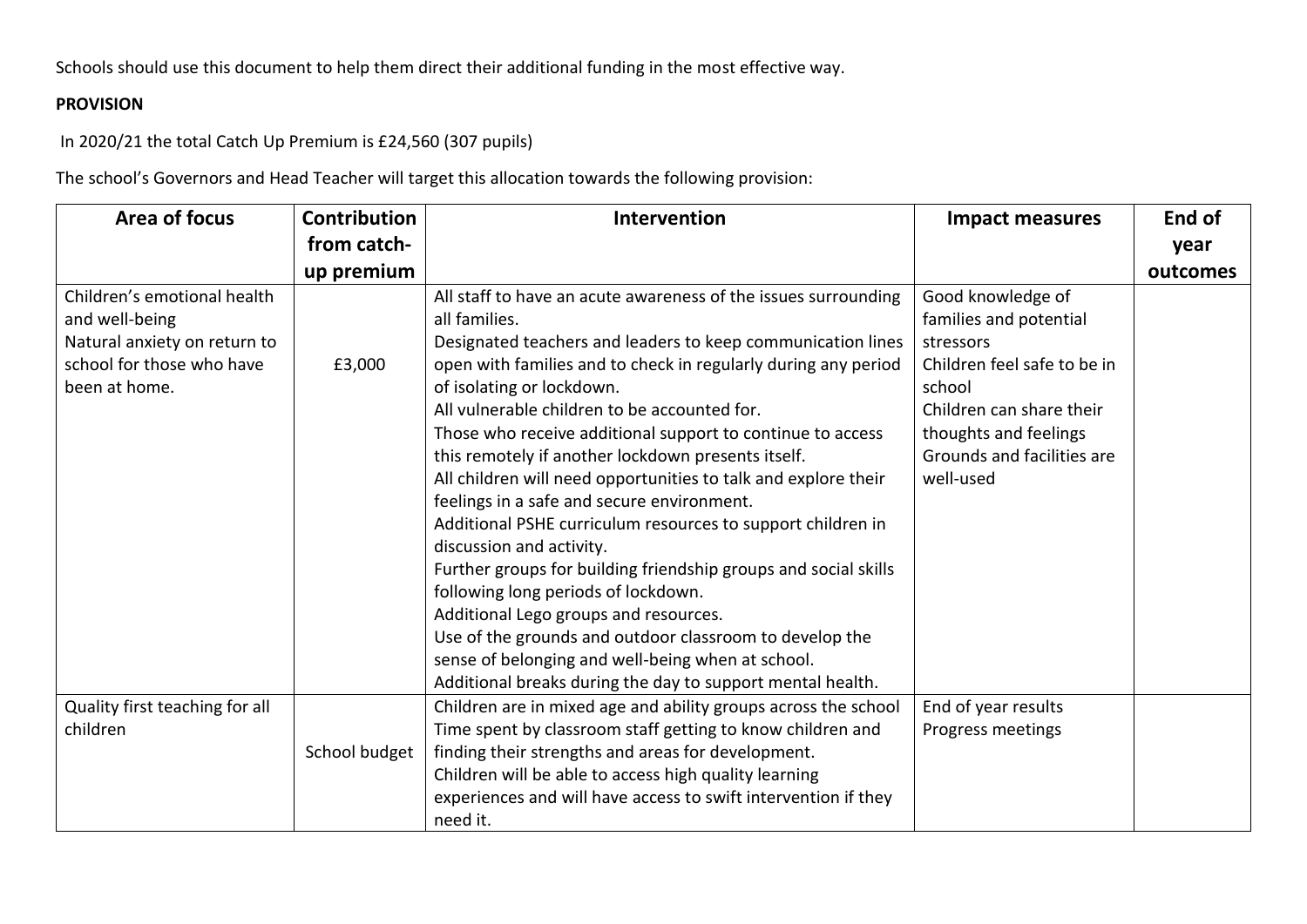| Accurate assessment to            | Cost of       | All children will be tested in the Autumn 2020 and Summer      | End of year results           |  |
|-----------------------------------|---------------|----------------------------------------------------------------|-------------------------------|--|
| inform future planning            | PIRA/PUMA     | 2021 to give a benchmark on attainment and progress across     | Progress meetings             |  |
|                                   | test booklets | the year.                                                      |                               |  |
|                                   | £1000         | Data to be analysed and gaps identified addressed by either    |                               |  |
|                                   |               | classroom teaching or by specific intervention.                |                               |  |
| Purchase of CGP work books        |               | Children to keep work books at home. Books can be used to      | <b>Engagement of families</b> |  |
| for all pupils in Reading         |               | support new learning or to re-visit work already covered to    | with home learning            |  |
| comprehension, phonics,           | £3,500        | assure deeper understanding.                                   | Feedback from parents         |  |
| handwriting, mental maths         |               | Purposeful activity to support parents who do not have either  |                               |  |
| and maths                         |               | the technology or knowledge to support their children's        |                               |  |
|                                   |               | learning during periods of isolation or lockdown.              |                               |  |
| Purchase of Chrome Books.         |               | Opportunity to loan devices to families who do not have        | Children able to be online    |  |
|                                   |               | technology at home.                                            | at home.                      |  |
|                                   | £4000         | Support for disadvantaged children                             | Better engagement in          |  |
|                                   |               |                                                                | learning for all families     |  |
|                                   |               |                                                                | <b>Feedback from parents</b>  |  |
| TA to provide tailored            |               | TA to work with identified groups and individuals on specific  | Children speedily address     |  |
| intervention following            |               | areas as gaps are identified through assessment processes.     | misconceptions and            |  |
| identification of learning        | £12,000       | Focus on Years 1 and 2 initially                               | misunderstandings.            |  |
| gaps                              |               |                                                                | Children can keep up in       |  |
|                                   |               |                                                                | class with their peers        |  |
|                                   |               |                                                                | End of year outcomes in       |  |
|                                   |               |                                                                | line with peers               |  |
|                                   |               |                                                                |                               |  |
| <b>Provision for Times Tables</b> | £150          | Children can have continuous, online access to improve their   | Children are fluent in        |  |
| <b>Rock Stars</b>                 |               | tables skills.                                                 | recalling their tables.       |  |
| Support for parents who           | School        | Parents to be offered 1-1 sessions with Family Support         | Parents have new coping       |  |
| have found lockdown has           | budget/MAST   | Worker for support with home life on request.                  | strategies                    |  |
| brought challenges                | contribution  |                                                                | Parents able to gain          |  |
|                                   |               |                                                                | additional support            |  |
| Transition of pupils              | Supply costs  | Children to meet staff they have become unfamiliar with        | Children are familiar with    |  |
| throughout the school             |               | through visits and assemblies. Some staff movement between     | staff with whom they will     |  |
|                                   |               | groups will require additional staff to cover.                 | be working in September       |  |
|                                   |               | Teacher to teacher meetings to ensure transfer of all relevant | 2021                          |  |
|                                   |               | information about all children                                 |                               |  |